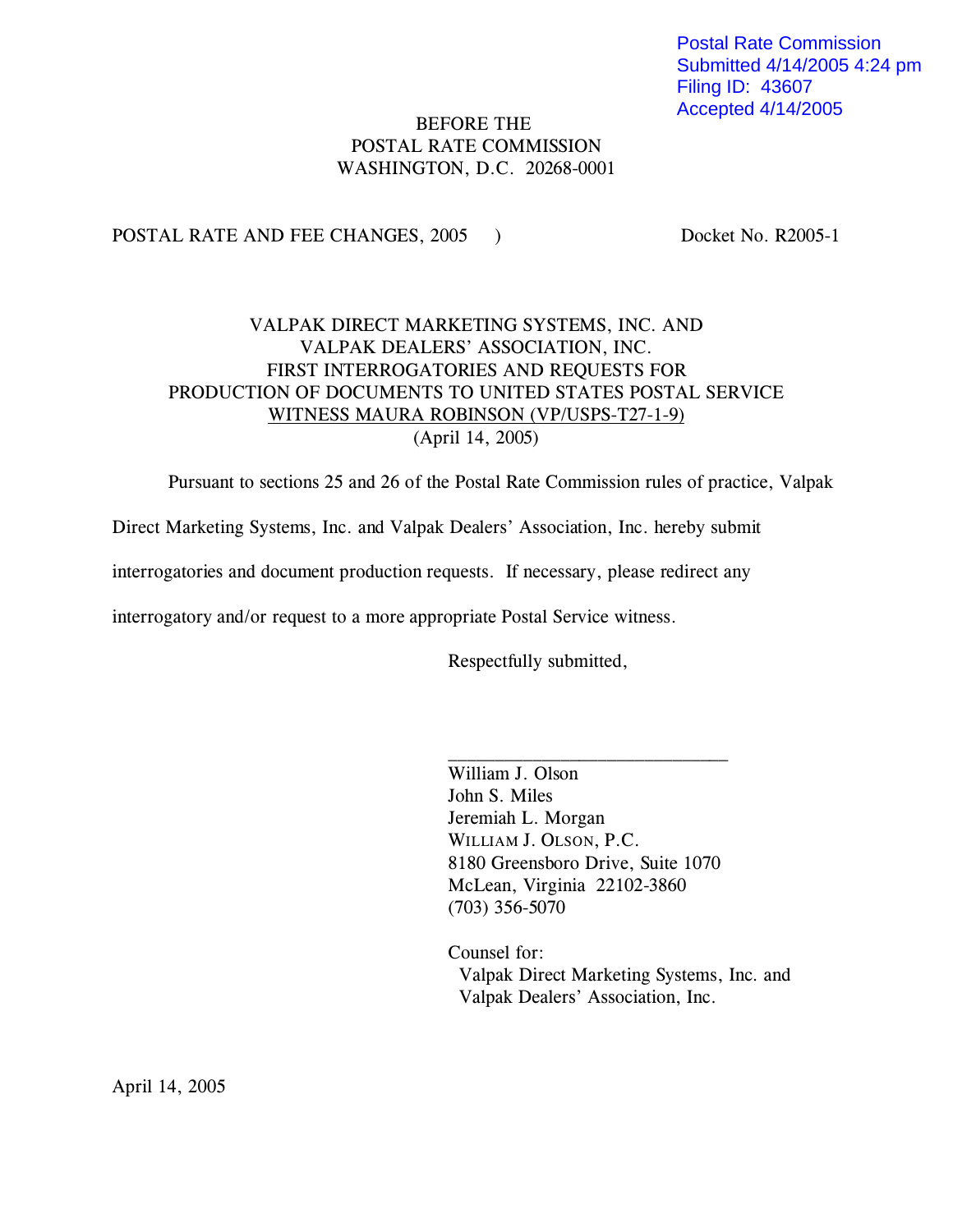#### **VP/USPS-T27-1.**

Please refer to your testimony, USPS-T-27, page 13, where you say that "generally speaking, the resulting rates and fees [from a rate case] are not revisited on a periodic basis absent a Postal Service determination that a rate change request is necessary."

Please consider a situation where the Commission believes that a new rate relationship is meritorious and should be recommended, but decides to move in **steps** toward that new relationship in order to impose a series of small effects on mailers instead of one large effect. An example might be that a cost coverage should be changed but will be changed in three moderate **steps** instead of a single large one. Another example could be the introduction of a worksharing discount, or surcharge, or some other rate signal (possibly associated with the redesign of a product), which would lead to an increase in efficiency, where recognition of a cost difference associated with the rate signal would proceed in **steps** from a passthrough of 40 percent, to 60 percent, to 80 percent, to 100 percent.

- a. Please provide any examples of which you are aware where the Postal Service has initiated a separate case just to take a **step** of the kind discussed in this question.
- b. Would you agree that there have been previous occasions where Congress has decided to phase in desired changes in a series of steps, and that it specified that a **step** was to be taken each year, regardless of whether a rate case happened to occur at each of the appropriate times? If you agree, please provide examples of such occasions.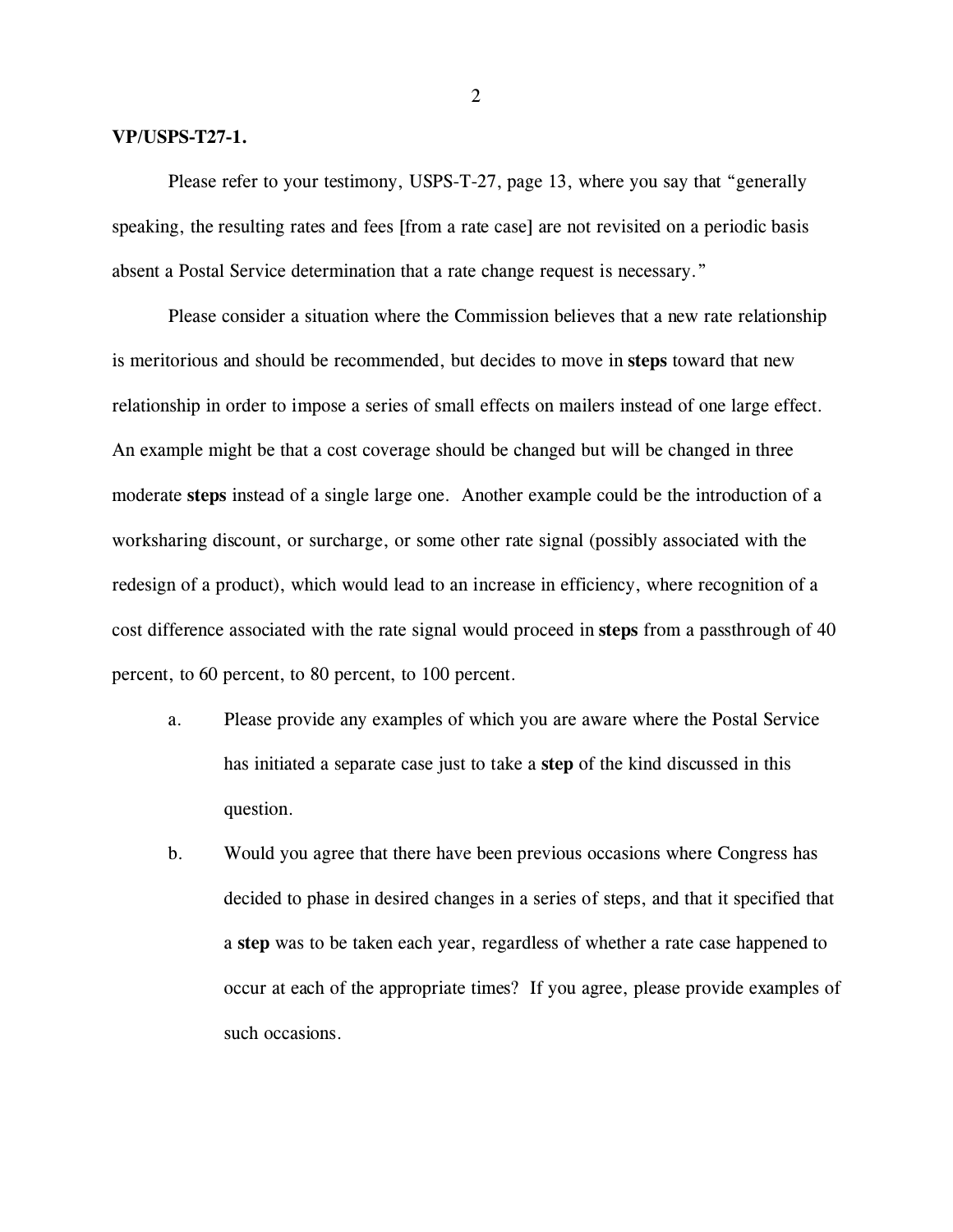- c. Please explain the extent to which it is your position that taking steps toward desirable new positions should be constrained and spaced by the occasioning of the Postal Service making "determination[s] that a rate change request is necessary," and that, if such determinations should turn out to be made only every five years (due, say, to success in cost control efforts), a four-step adjustment could take as long as 15 years to bring about. If that is not your position, please explain in detail why it is not.
- d. Suppose that the Commission and various mailers share a concern that an inequitable rate situation exists, but that it may not rise to the level of being well-suited for a complaint proceeding. If an omnibus rate case apparently suited to including consideration of the inequitable situation occurs, but the Postal Service decides, for one reason or another, that it should be an acrossthe-board case, please explain the extent to which it is your position that those concerned about the inequitable situation should simply be told to wait for as many years as the Postal Service requires to make a "determination that a rate change is necessary."
- e. Suppose, at the end of one of the five-year periods discussed in preceding part c, the Postal Service decides that an across-the board increase should be proposed. Explain whether it then would be your position that the Commission or any mailer interested in taking the next step toward the more desirable position should simply be told to wait another few years for that step to occur.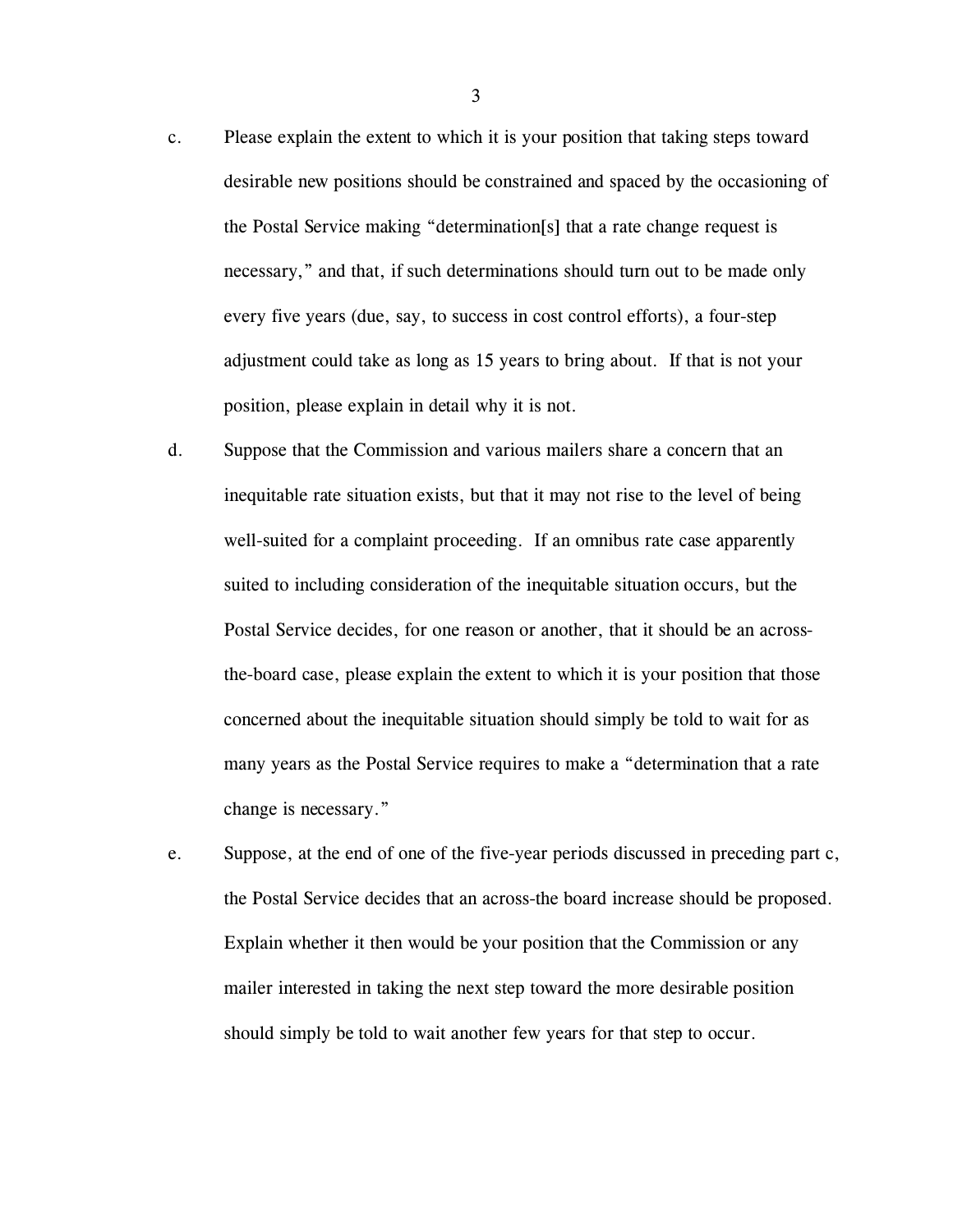#### **VP/USPS-T27-2.**

Please refer to your testimony, USPS-T-27, page 13, beginning at line 10, where you say that rates may not be revisited on a periodic basis even though:

> The reality of changing input prices, productivity and other factors virtually ensures that recommended cost coverages for a test year will not trace precisely the cost coverages that actually result in that year or in any subsequent year prior to a new rate change request. This result is expected and is not inherently unfair or inequitable. [Footnote omitted.]

- a. You mention input prices, productivity, and other factors possibly changing. Do you agree that over a period of several years, such as the interval since Docket No. R2001-1 (which turned out to be settled), the "other factors" that could change extend to (i) major changes in the mechanization and technology used by the Postal Service to process mail, (ii) changes in postal markets, and (iii) substantial changes in the preparation of mail by mailers? Please explain any extent to which you disagree.
- b. Suppose two different products each had a recommended (and expected) cost coverage of 160 percent. Subsequently, when the test year actually occurs, product one has an actual coverage of 130 percent and product two has an actual coverage of 163 percent. Explain whether you would argue in this case that each product traced the recommended coverage, but that neither product traced it "precisely?" Include in your answer a statement on how close the recommended and actual coverages would have to be before you would argue that the tracing had been "precise."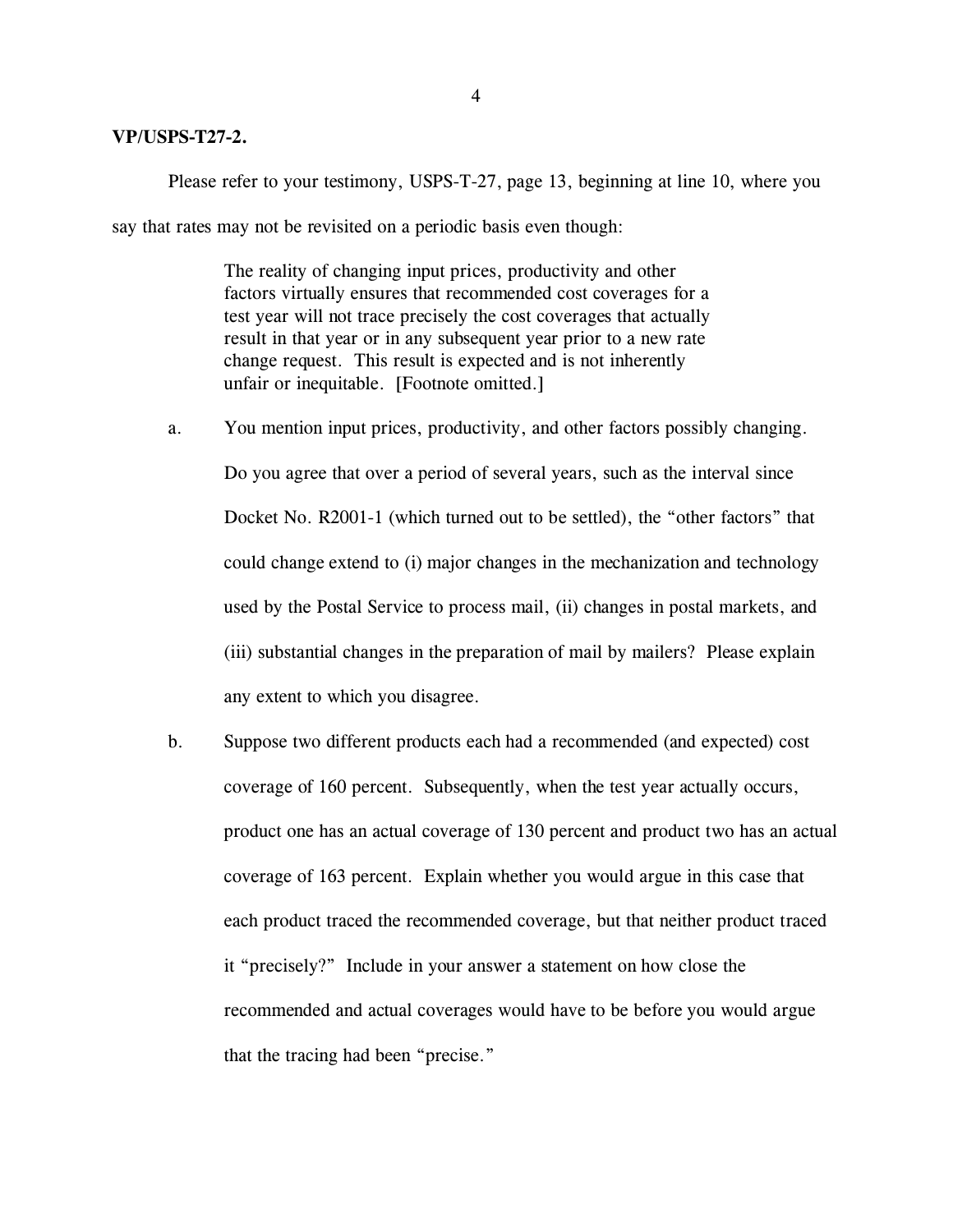c. Consider an actual 130 percent cost coverage that is not even moderately close to the recommended coverage of 160 percent, which would certainly qualify as a failure to "trace precisely." You state in your testimony that this is "not inherently unfair or inequitable." If the Commission recommended cost coverages that it believed were fair and equitable and well-aligned with the Postal Reorganization Act of 1970 ("the Act"), and such immoderate variances occurred, please explain why you believe this is "not inherently unfair or inequitable." In your answer, please draw on and explain all notions of fairness and equity that you had in mind when you made this statement.

## **VP/USPS-T27-3.**

Please refer to your testimony, USPS-T-27, page 12, beginning at line 9, where you say that it "would be a breach of the financial management responsibilities established under the Postal Reorganization Act" to "ignore" the "Congressionally-mandated escrow requirement." Immediately following this, you say: "Therefore, we are faced with the necessity of apportioning the escrow expense in a fair and equitable manner."

a. The logic of your statement appears to be that **because** it would be irresponsible to ignore the escrow cost, you (or the Commission) are required to apportion it fairly and equitably. Please state any extent to which you disagree that this is the logic of your statement, focusing specifically on the meaning of the word "therefore."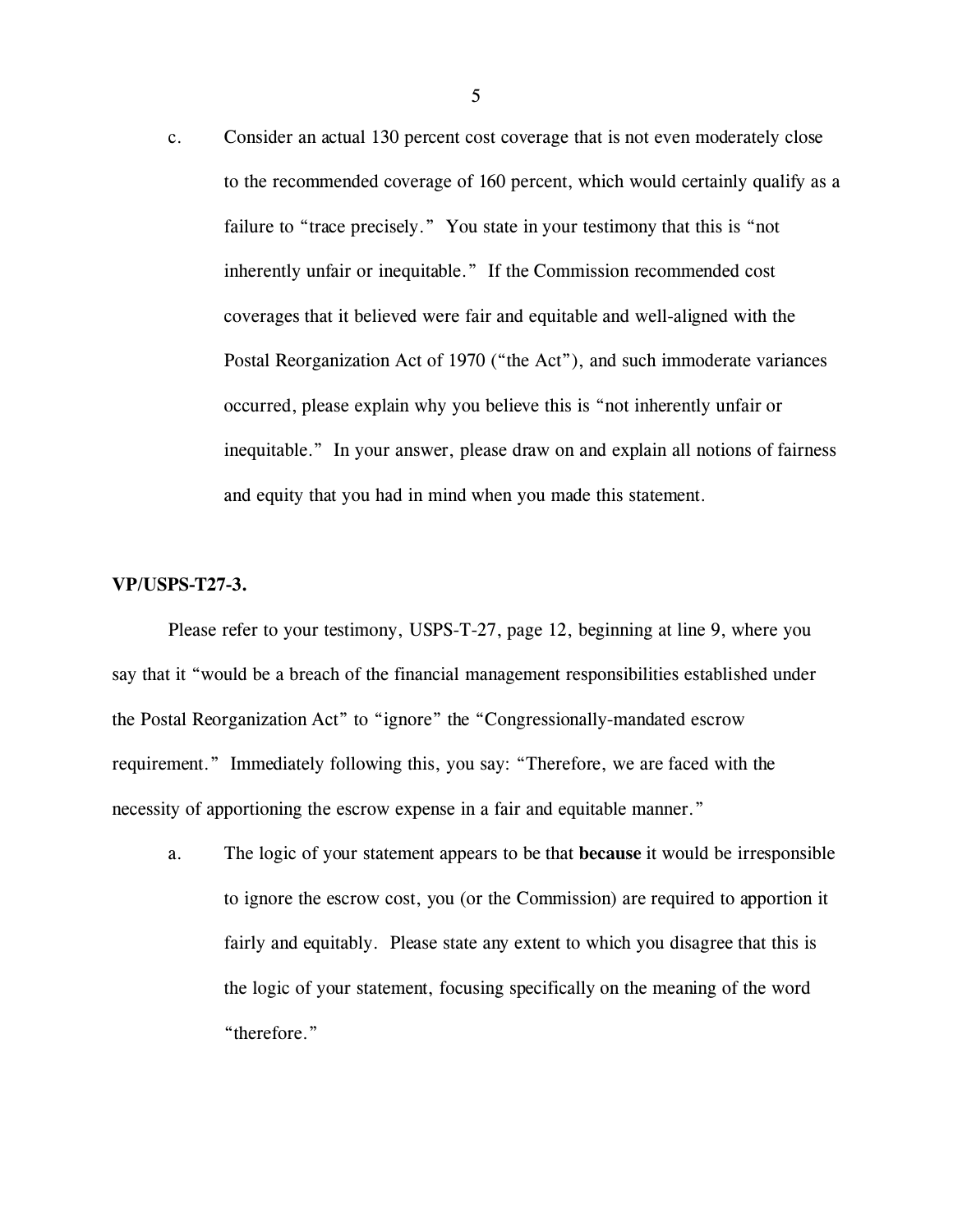- b. Does the fact that it would be irresponsible to ignore the ordinary institutional costs of the Postal Service imply that you (or the Commission) must apportion them fairly and equitably as well? Please explain any answer that is not an unqualified affirmative.
- c. Can you name any costs of the Postal Service that it would be financially responsible to ignore? If yes, please explain what those costs are.
- d. Can you name any costs that the Postal Service ignores when establishing its revenue requirement? If yes, please explain what those costs are.
- e. Can you name any Postal Service costs that should **not** be apportioned in a fair and equitable manner? If yes, please explain what those costs are and why they should not be apportioned fairly and equitably.
- f. In proposing what you believe to be the most fair and equitable apportionment of the escrow costs or any other costs, would you exclude consideration of any factors in section 3622(b)? If yes, please explain.
- g. In its *Opinion and Recommended Decision* in Docket No. MC95-1, page iii, the Commission said: "Congress mandated that '[p]ostal rates shall be established to apportion the costs of all postal operations to all users of the mail *on a fair and equitable basis*.'" (Emphasis in original.) When the Commission apportions the institutional costs of the Postal Service to the subclasses of mail and special services, do you contend that it does so on any basis other than a fair and equitable basis? If yes, please explain.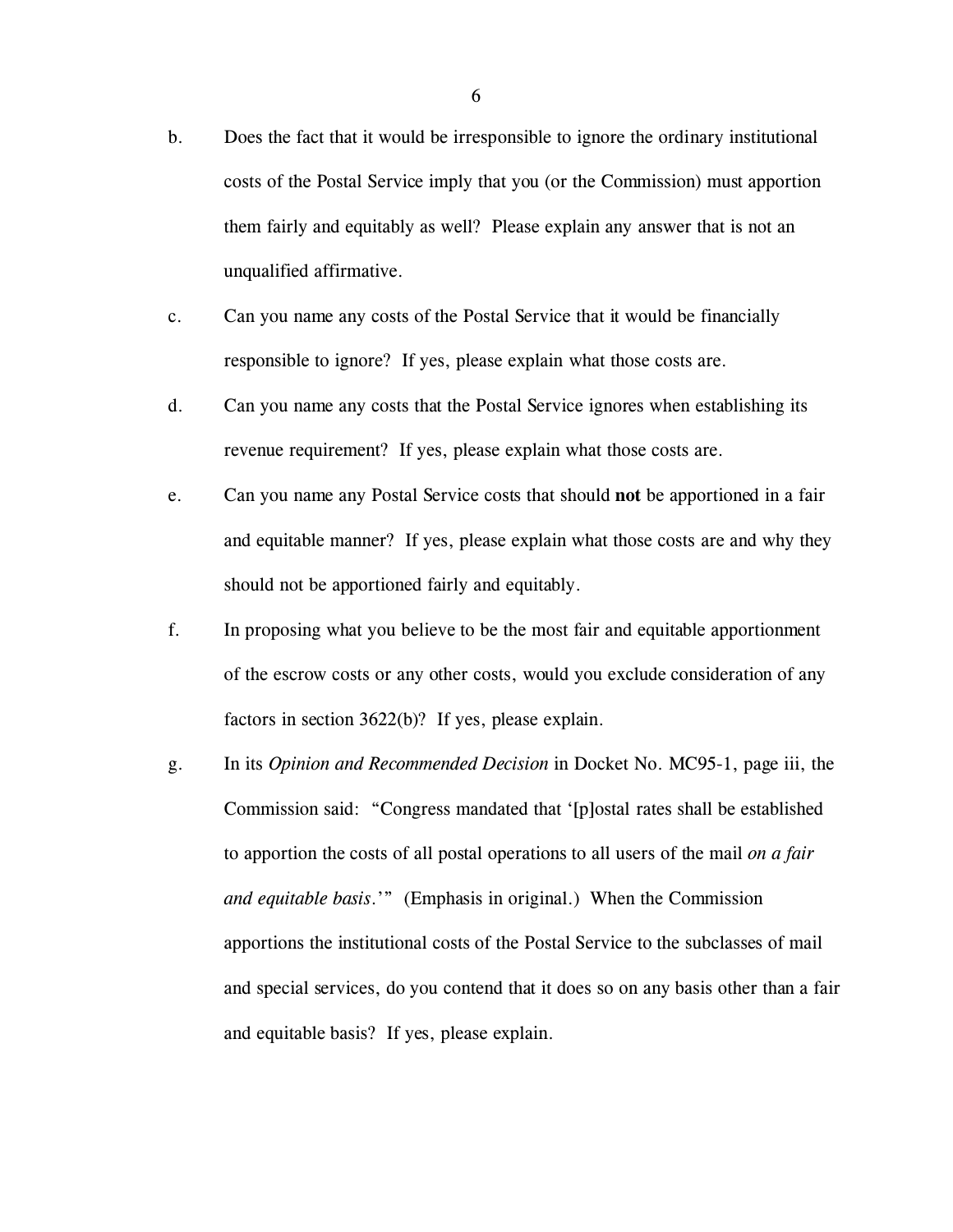- h. If the **Commission** apportions all other institutional costs of the Postal Service on a fair and equitable basis and **you** see a need to apportion the escrow costs on a fair and equitable basis, not excluding other factors in section 3622(b), please explain whether you see some fundamental difference between the two pools of costs which suggest that what is fair and equitable for one is different from what is fair and equitable for the other. If you do, please explain (i) what those fundamental differences are, and (ii) how those differences interact with notions of fairness and equity to imply different apportionments, being sure to reference your statement on page 4, lines 6-8, where you state that the escrow funds are "treated as an institutional cost of the Postal Service."
- i. In its *Opinion and Recommended Decision* in Docket No. R90-1, at pages IV-16 and IV-17, ¶¶ 4059 and 4052, respectively, the Commission said: "We utilize total attributable cost in computing a markup index, which is an important tool in developing fair institutional cost distributions, ..." and "We conclude that it continues to be most appropriate to distribute the relative burden of recovery of institutional costs on the basis of coincident application of the policy factors of the Act, with reference to the markup index." You mention on page 23 that you have some reservations about some uses of the Commission's markup index, and you note that following a set of indexes could have significant effects on mailers. Nevertheless, would you agree that the markup indexes for the subclasses of mail are one reflection of the apportionment of institutional costs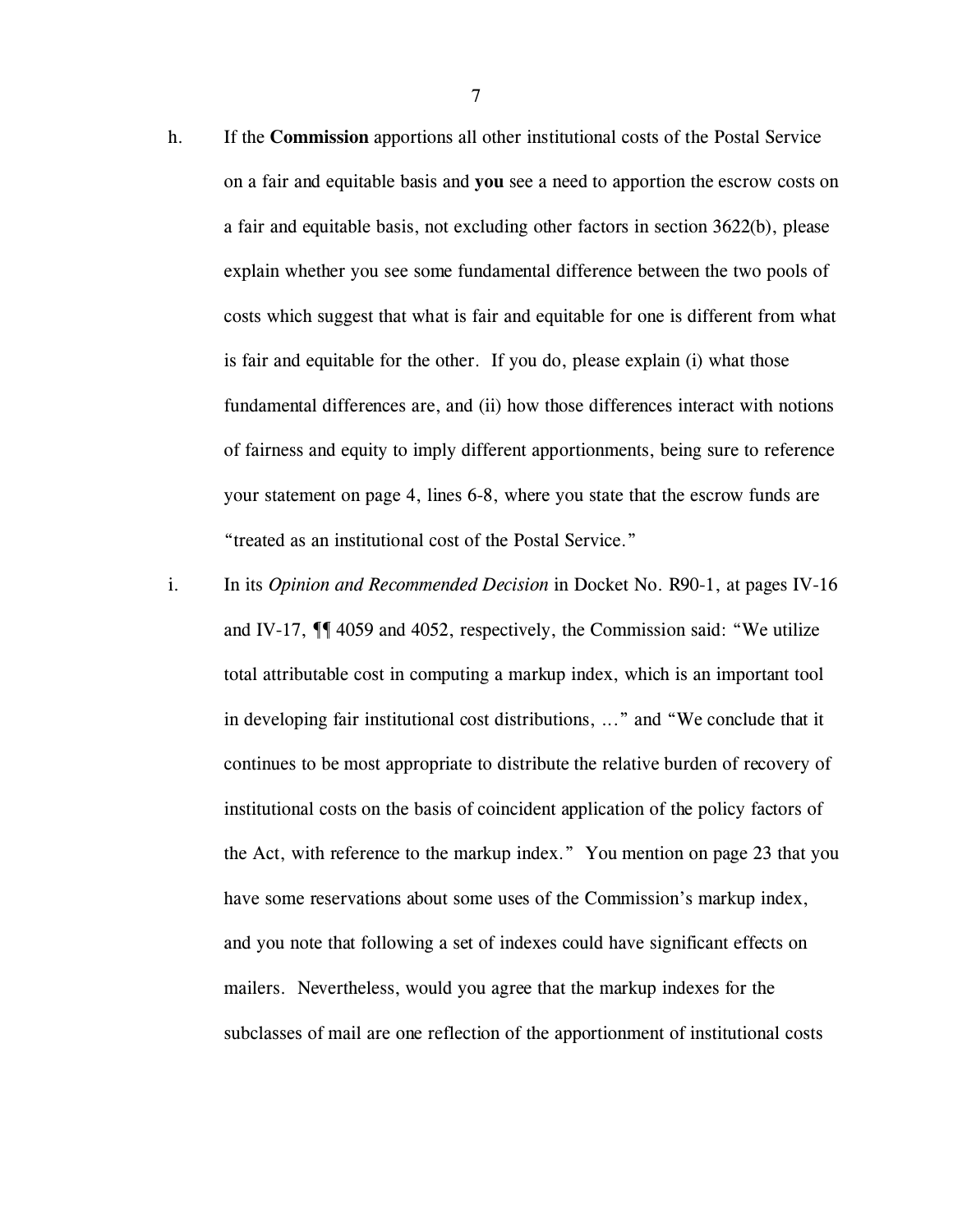that the Commission found to be fair and equitable? Please explain any disagreement.

- j. Please confirm that, *ceteris paribus* (meaning mainly in this case that the costs remain the same), applying a uniform proportionate increase to all rates, as in an across-the-board increase, systematically distorts toward the average the markup indexes underlying the original rates. If you cannot confirm, please provide a mathematic proof that this is not the case.
- k. If it is true that an across-the-board proportionate increase systematically distorts the markup indexes of the rates, would it not follow that such an approach is inconsistent with the apportionment of costs that the Commission found fair and equitable? Please explain any extent to which you disagree.

#### **VP/USPS-T27-4.**

Please refer to your testimony, USPS-T-27, beginning on line 24 of page 5, where you state that "the escrow requirement is a unique financial circumstance that merits a different approach than has been used in prior omnibus rate cases." (Emphasis in original.)

As a hypothetical, please assume the following outcome occurs. First, suppose an across-the-board increase is implemented as proposed. Second, assume that in FY 2006, after making the required escrow deposit, the Postal Service achieves financial breakeven. Third, to avoid yet another rate increase in FY 2007, assume Congress allows that normal operations in FY 2007 can draw on both the FY 2006 escrow account and the amount that would have been put in escrow in FY 2007, and this in fact allows breakeven in FY 2007.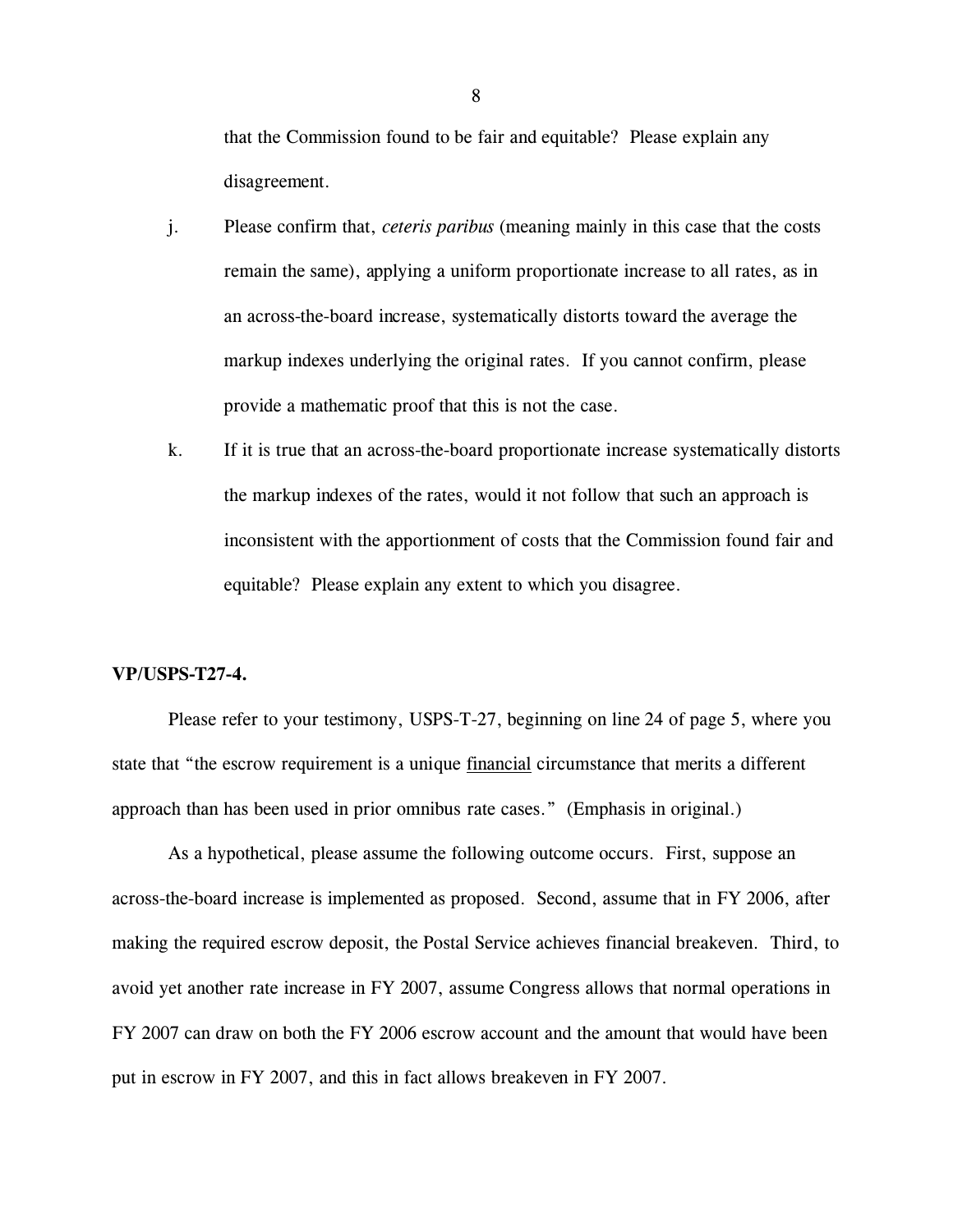- a. Would you agree that the rate relationships in FY 2007, which the Act gives the Commission the authority to recommend, should be guided by the factors in section 3622(b) of the Postal Reorganization Act (including any other relevant policies of the Act)? Please explain any disagreement.
- b. Would you agree that the rate relationships existing at the end of FY 2006 would be the result of a prior across-the-board approach, which you characterize as a "different approach," adopted because of what you refer to as "a unique financial circumstance." Please explain any disagreement.
- c. Would you agree that carrying the across-the-board rates into FY 2007 would result in rates for that year that were guided by an earlier application of an across-the-board approach instead of by an unencumbered application by the Commission of the 3622(b) factors? Please explain any disagreement.
- d. Under the hypothetical conditions assumed for this question, would you propose that the across-the-board rates be completely withdrawn at the end of FY 2006 and that a new set of rates be implemented, with the same breakeven revenue requirement, and that the new set of rates for FY 2007 be set according to what you call the approach "used in prior omnibus rate cases?" (USPS-T-27, p. 6, l. 1.)
- e. If you would not propose the steps outlined in part d of this question, but would instead argue that the approach used to fund the escrow payments in FY 2006 is also the approach that should be used to fund the more-traditional operating requirements of FY 2007, please explain how the escrow approach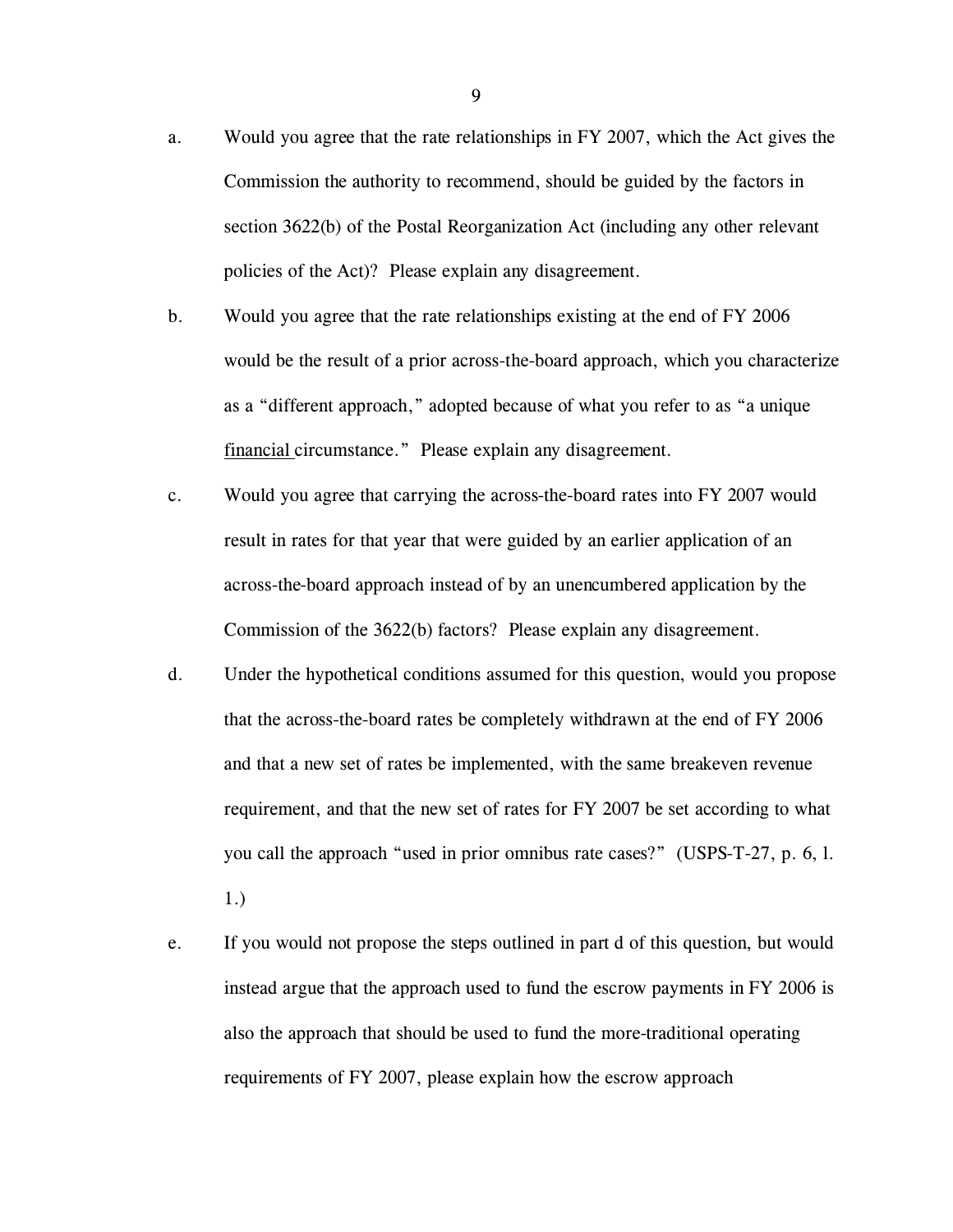accommodates what you see as the "unique" difference between the burden associated with the escrow and the burden associated with FY 2007 operations. In other words, how can the escrow approach be something "in contrast to the approach to rate and fee levels usually taken by the Postal Service and the Postal Rate Commission," justified by unique circumstances, and yet be suitable for the normal operations that warrant "the approach . . . usually taken?" (USPS-T-27, p. 3, ll. 9-11.)

- f. Under the assumptions of this question, please explain how it would be fair to mailers and consistent with the Postal Reorganization Act for the rates in FY 2006 to be based on a "different approach" and for the same rates in FY 2007 to be suitable for covering the ordinary operating requirements of FY 2007.
- g. Under the assumptions of this question, if you believe it would be fair to carry the FY 2006 rates into FY 2007, please explain why this does not suggest that there is really no difference between the financial burden of FY 2006 and the financial burden of FY 2007.
- h. Do you agree that  $-$  if the across-the-board proposal is recommended and implemented in this case, and if the rates of that proposal are not rescinded when the "unique" circumstances of the escrow burden no longer apply, but are instead used as a platform relative to which any future rate increases will be proposed — it follows that any consideration given in future cases to the **effects** of rate increases on mailers will be referenced to a set of rates selected under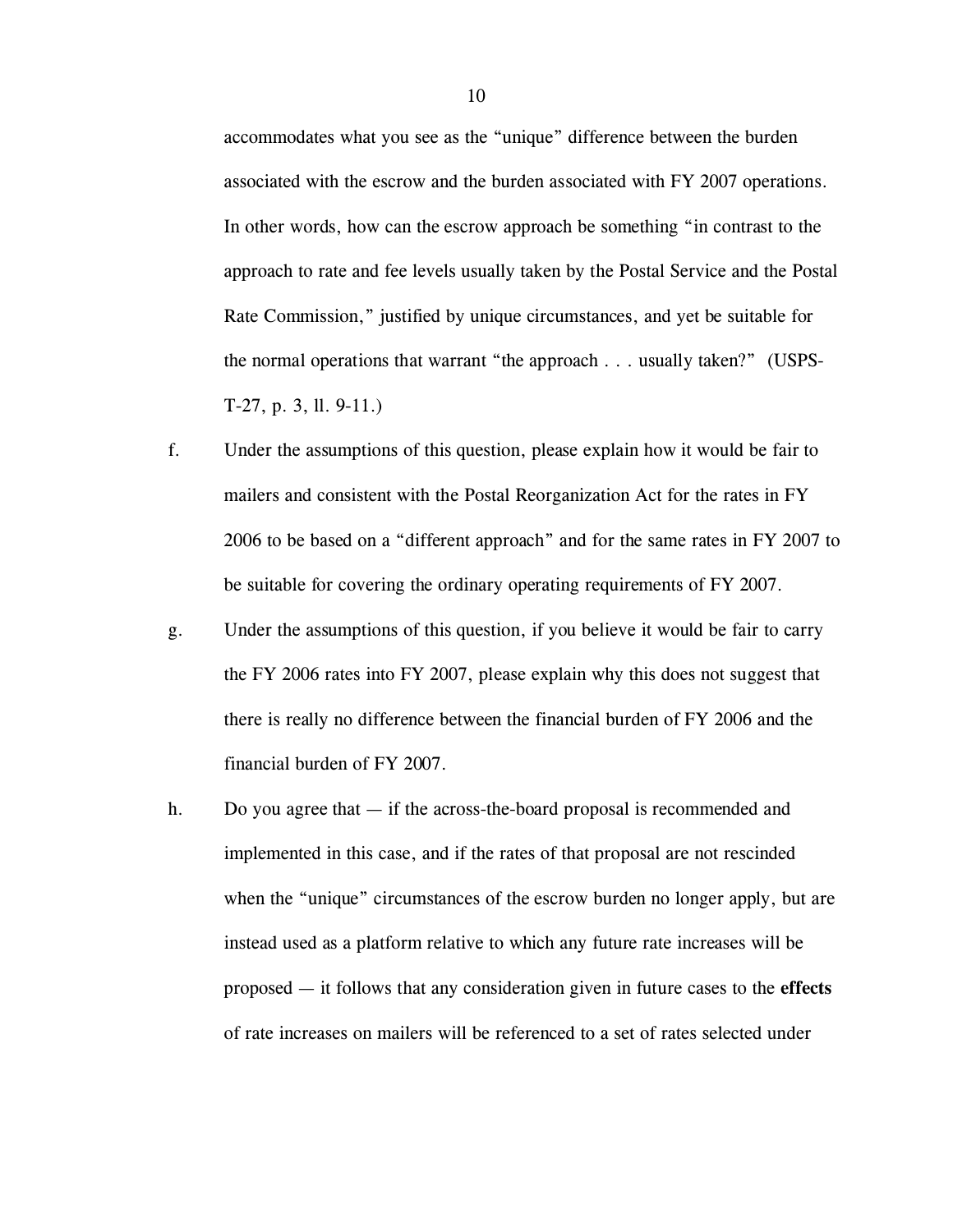unique circumstances, and thus would not be referenced to rates set in a normal

omnibus case? Please explain any disagreement.

### **VP/USPS-T27-5.**

In regard to the cost coverage of ECR mail, please refer to the following statements by

Postal Service witnesses. In Docket No. MC95-1, under the heading of "Efficient Mail Pays

Disproportionate Contribution," witness McBride said:

Exactly the same situation occurs in bulk regular third class, where the efficient carrier route category has a cost coverage 94 percentage points higher than the other category. [Tr. 2/223-24.]

And in that same docket, witness Moeller said:

The creation of the subclasses [in third-class mail] will enable the assignment of markups in a manner which may lead to more equitable rates, [and] if we were starting from a situation where the coverages for the three [third-class] subclasses were equal, **a somewhat lower coverage for Enhanced Carrier Route** relative to the combined coverage for the three new subclasses **could be supported**. [Tr. 11/4135, 4275, respectively, emphasis added.]

In support of a proposed coverage of 228 percent for ECR mail in Docket No. R97-1,

witness O'Hara said:

This [percentage rate increase for ECR is somewhat below the system-wide average increase, **reflecting a desire to lower the very high cost coverage of this subclass.** [USPS-T-30 at 34, emphasis added.]

In support of a proposed coverage of 208.8 percent for ECR mail in Docket No.

R2000-1, percent, witness Mayes testified:

This [percentage rate increase for ECR] is somewhat below the system-wide average increase, **reflecting a desire to lower the**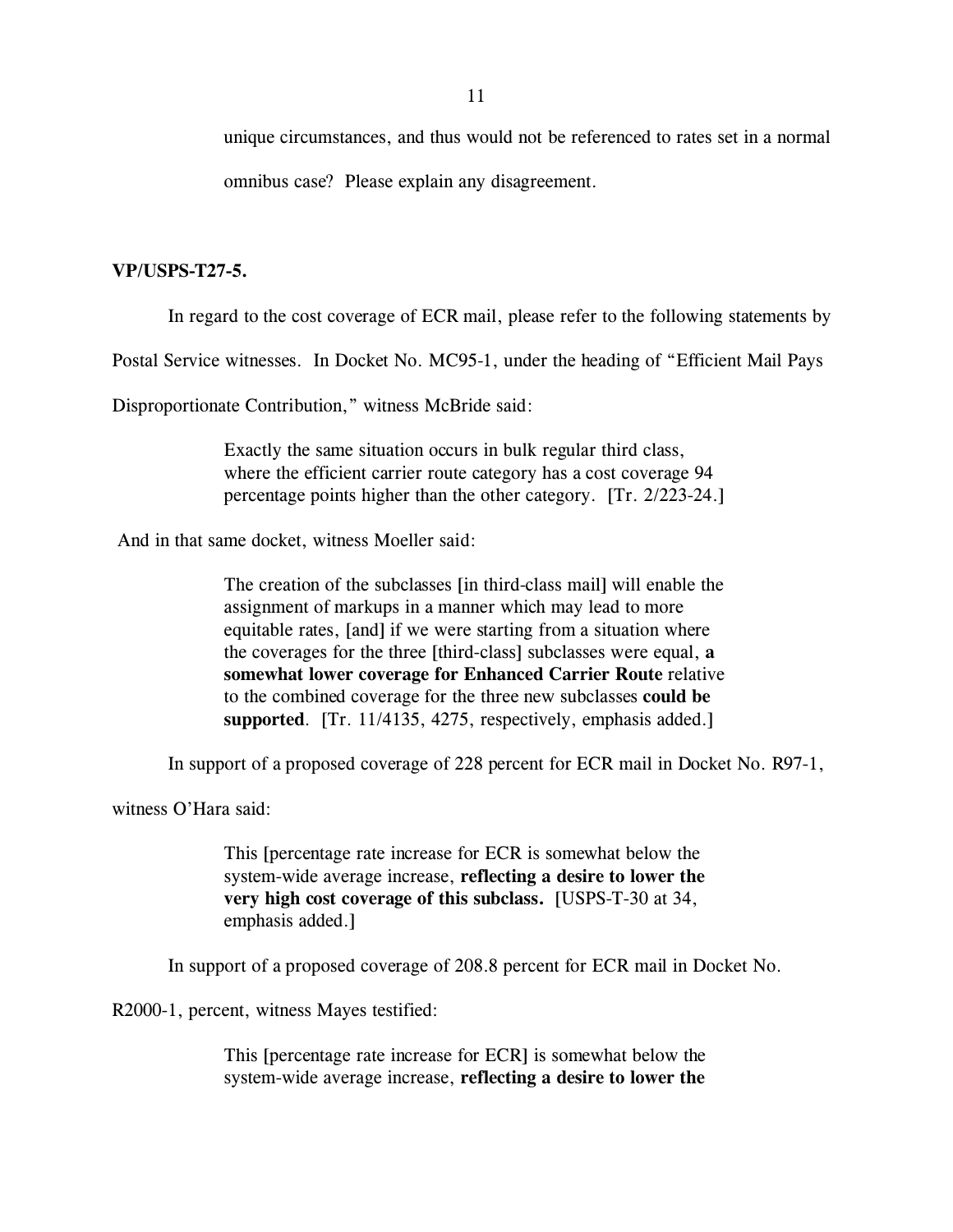**very high cost coverage of this subclass.** [USPS-T-32 at 38, emphasis added.]

And in Docket No. R2001-1, in support of proposed coverages for ECR/NECR mail,

witness Moeller said:

The Postal Service is proposing a cost coverage of 217.8 percent over volume variable costs for the ECR/NECR subclass, which results in a 6.2 percent average rate increase for ECR, and a 6.5 percent increase for NECR. These are somewhat below the system average increase, **reflecting a desire to lower the very high cost coverage of this subclass.** [USPS-T-28 at 36, emphasis added.]

- a. Please explain the extent to which it has been the Postal Service's intention and expectation that over time the "very high cost coverage" on ECR would and should be reduced from its estimated level of 218.1 percent at the time of Docket No. MC95-1. (Op. & Rec. Dec., App. F.)
- b. Would you agree that if the cost coverage of ECR is not reduced over some period of time following its creation, then the creation of ECR as a separate subclass will have failed to achieve "more equitable rates" and to reflect "market characteristics"? (*See* response of Postal Service witness Moeller, Docket No. MC95-1, Tr. 11/4135 and 4146, respectively.) If you agree, please explain whether a period that is now approaching 10 years should be long enough to see some results. If you do not agree, please state and explain all reasons for your position.
- c. Please explain whether any reduction in the "very high cost coverage" of ECR should be limited to reductions occurring in omnibus rate cases, of which there have been only three since reclassification, one of which was settled due to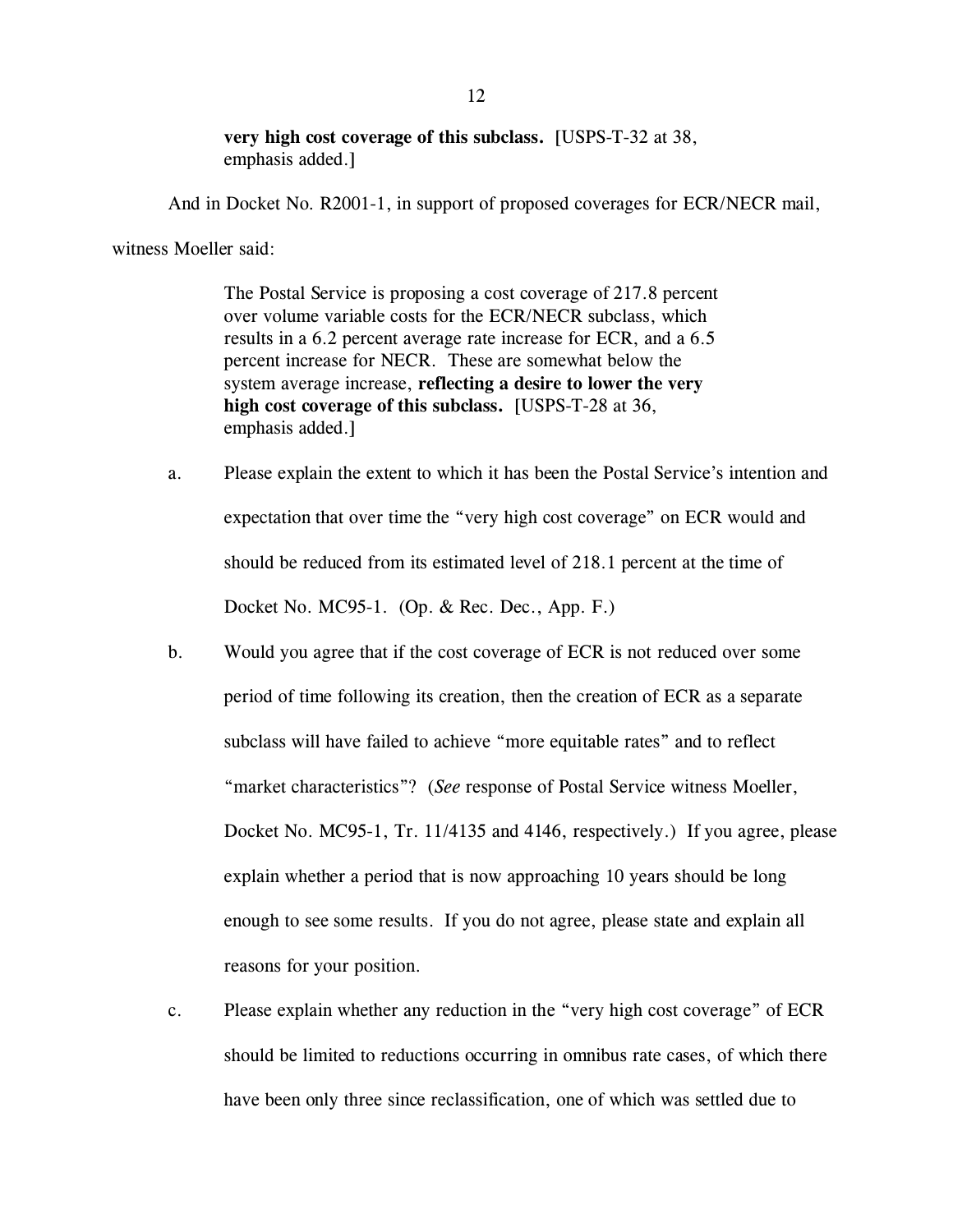special circumstances. If you do not believe such reductions in cost coverage should be so limited, please explain what other ways of reducing the coverage should be considered.

- d. Please confirm that, by virtue of the across-the-board proposal in the instant docket, it is the Postal Service's position that yet another opportunity to reduce the "very high cost coverage" of ECR should be lost and that the existing situation should be perpetuated. Please explain fully any failure to confirm.
- e. If a relevant next case (meaning a case candidate for reducing the "very high cost coverage" of ECR) after the instant docket is characterized by important product redesign proposals, please explain whether it would be the Postal Service's position that that next case should not be used as well to adjust relative cost coverages, on the grounds of limiting the effects on mailers.

## **VP/USPS-T27-6.**

Please consider the proposed cost coverage for ECR Standard Mail.

- a. Please identify, by page and line references, the specific places in your testimony where you discuss the proposed cost coverage for ECR mail.
- b. Please clarify whether your assessment of the proposed ECR cost coverage focused on the suitability of its absolute level (in view of the section 3622(b) factors) or on the proximity to the cost coverage recommended in Docket No. R2001-1, the latter of which seems to be suggested by your discussion of markup indexes beginning on line 7 of page 23 of your testimony, USPS-T-27.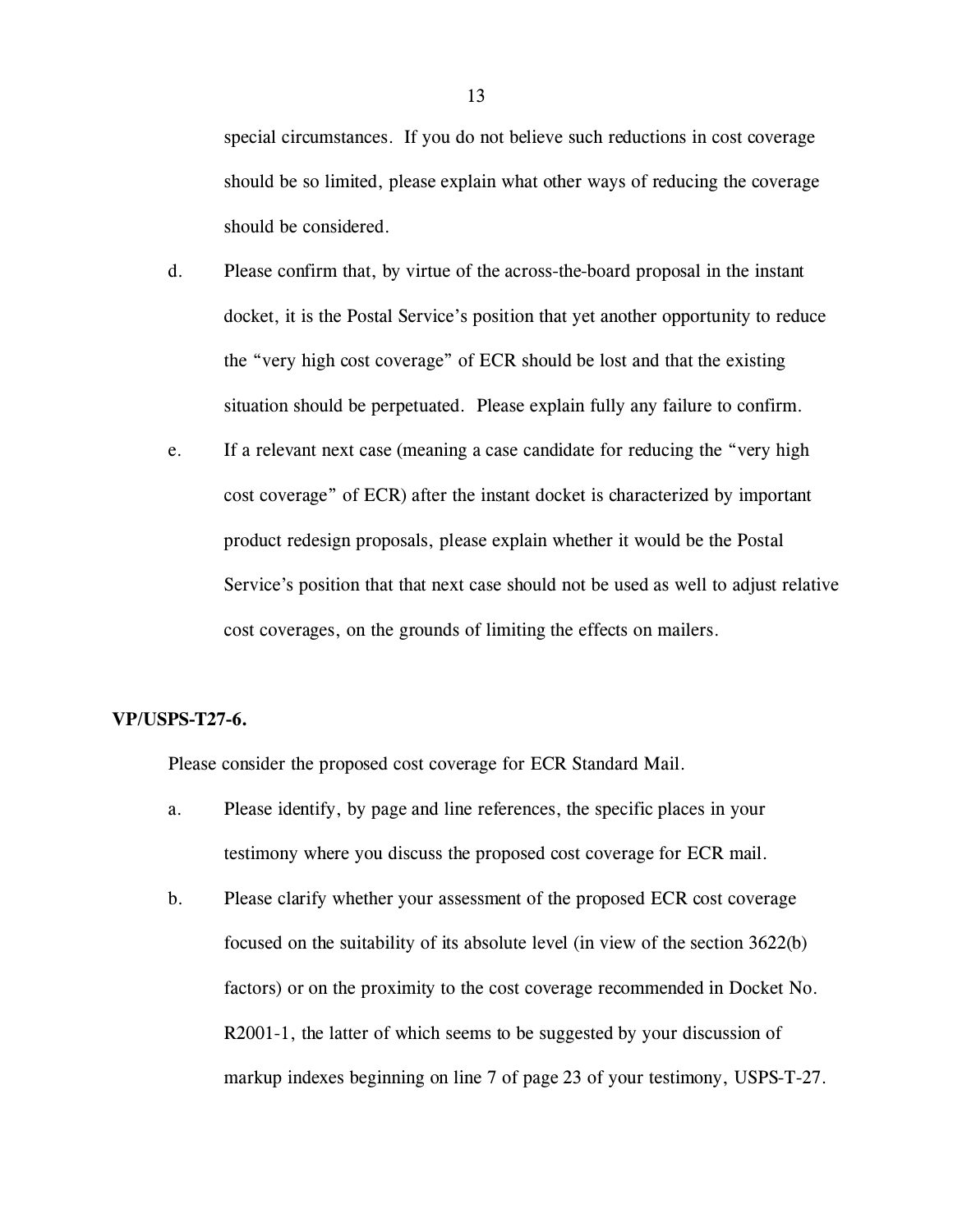- c. USPS-LR-K-114 shows the proposed markup index for ECR to be 1.622 (under Commission costing) and the corresponding markup index of Docket No. R2001-1 to be 1.560.
	- (i) Please explain whether the increase from 1.560 to 1.622 is one of the comparisons you had in mind when you said on line 1 of page 24 of your testimony that "most of the relative relationships resulting from the prior docket are maintained."
	- (ii) Please state whether it would be your proposal that the index level of 1.622 should become part of the "cumulative evaluation of the ratemaking criteria and the relative weightings of each" to which you refer beginning on line 11 of page 23 of your testimony.
		- (a) If you believe it should become part of the "cumulative evaluation," please explain how it is fair to ECR mailers for all of their future rates to receive a step increase based on what you refer to in other places as a unique circumstance in this case.
		- (b) If you do not believe it should become part of the "cumulative evaluation," please explain how its effect should be removed.
- d. Please refer to Exhibit USPS-27D in your testimony, showing a rate increase for ECR mail of 5.5 percent and for ECR Nonprofit mail of 6.0 percent, and to witness Taufique's testimony, USPS-T-28, page 11, lines 17-18, proposing rate increases for the same categories of 5.6 percent and 5.9 percent. Please explain which of these figures is correct, or present the correct figures.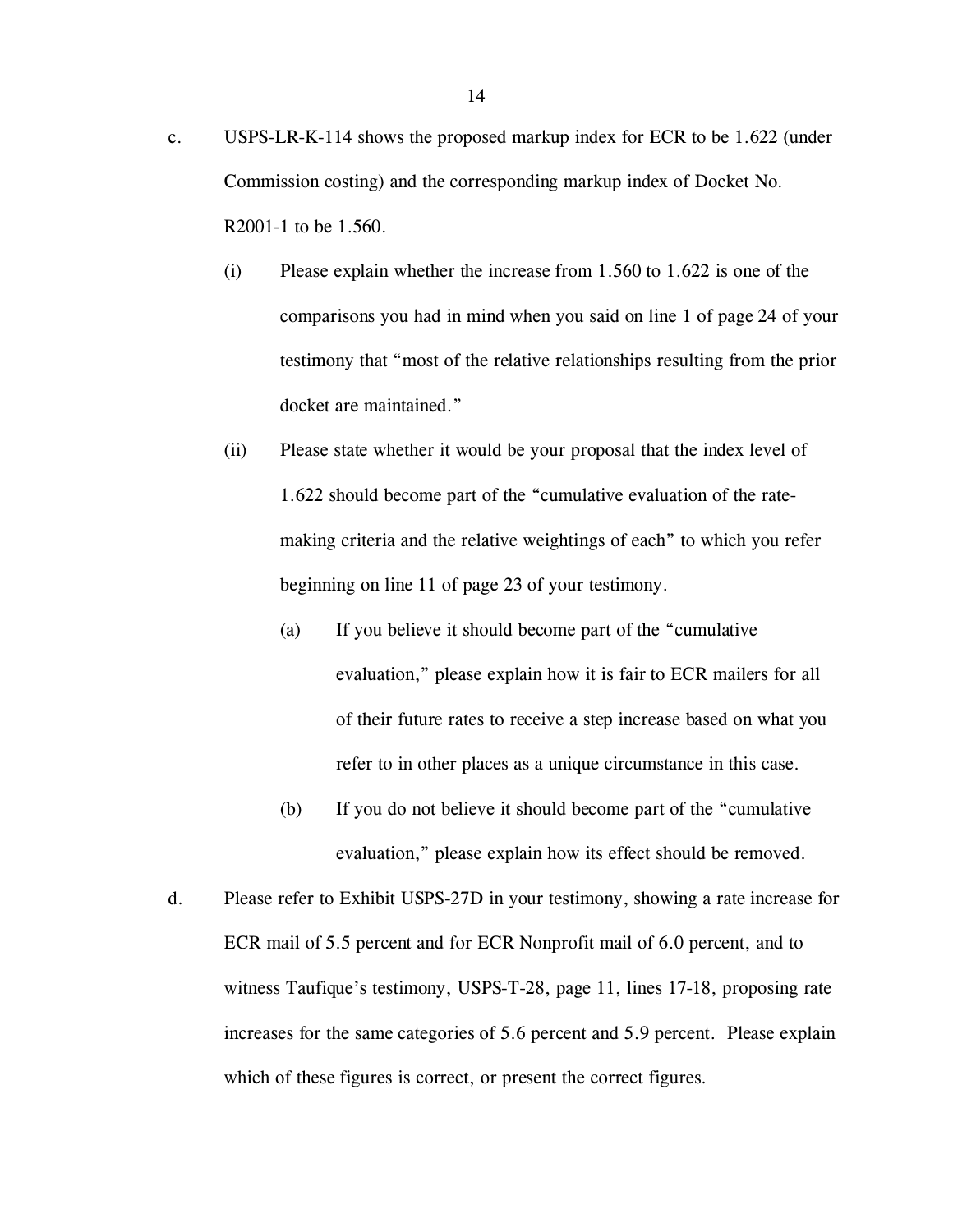- e. In evaluating the effects of the proposed cost coverage of ECR on mailers, please explain the consideration you gave to the apparent fact that, under your proposal, Nonprofit ECR mailers are to receive a larger increase than commercial ECR mailers.
- f. Suppose Public Law 106-384 were interpreted to require that Nonprofit ECR mailers must receive a rate increase of 13 percent, as referred to by witness Taufique (USPS-T-28) on pages 11–12 of his testimony.
	- (i) Please explain whether you would regard an increase of 13 percent for the preferred category of Nonprofit ECR to be fair and equitable and to be acceptable under the unique circumstances of this case.
	- (ii) If you would not regard the 13-percent increase to be acceptable, please explain what steps you would recommend to reduce that effect.
	- (iii) If reducing the effect on Nonprofit ECR mailers were seen to be a desirable goal, please explain why reducing the cost coverage on ECR mail would not be an acceptable way to accomplish that goal, especially in view of the fact that the cost coverage of ECR is extremely high and that the proposal is to increase its markup index, as discussed in part c of this question.

#### **VP/USPS-T27-7.**

Please refer to the following statements from the *Opinion and Recommended Decision* in Docket No. MC95-1.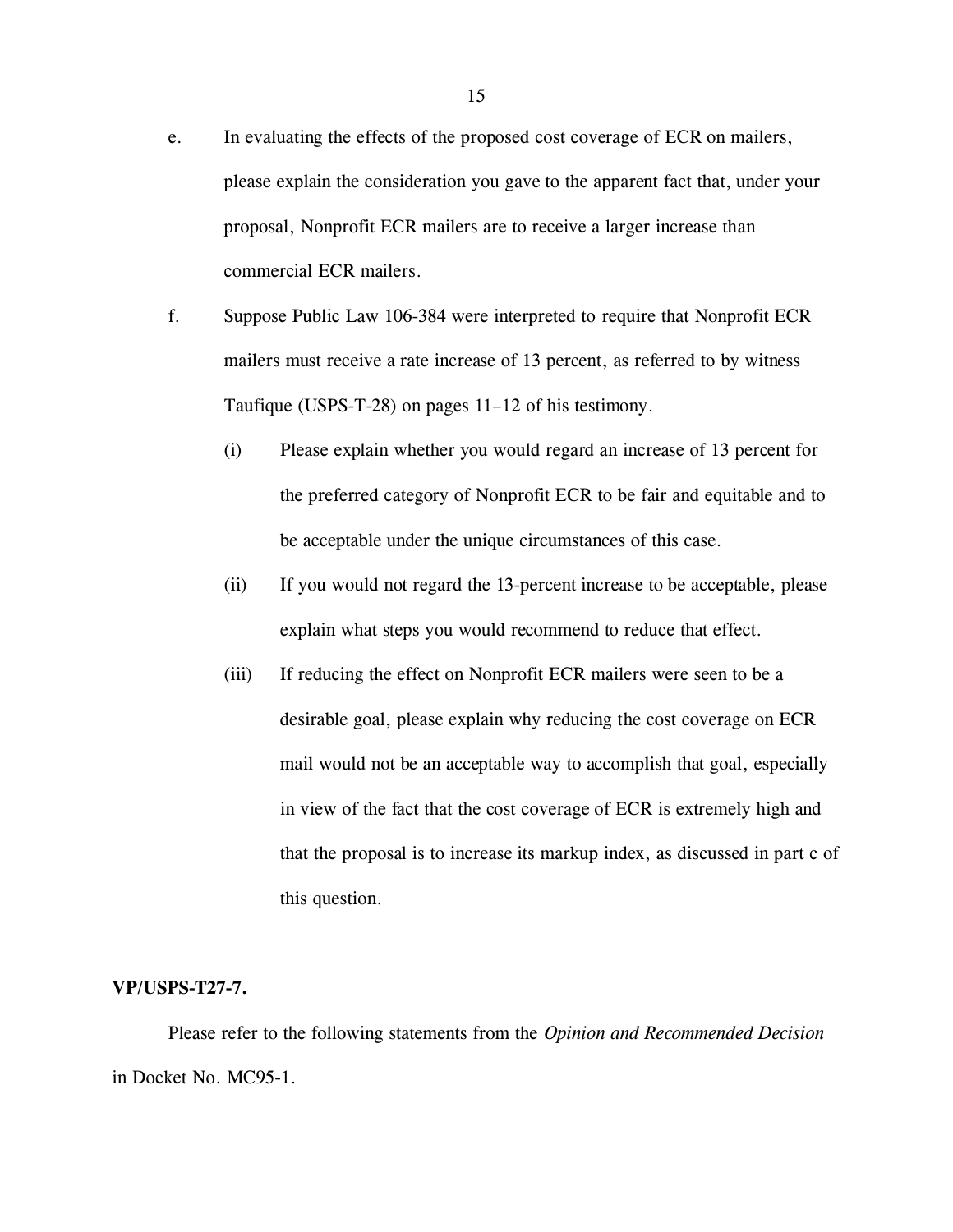Quantitative and qualitative evidence in the record does support a finding that there are **market differences** between carrier route and noncarrier route Standard Mail. The Commission recommends the creation of an Enhanced Carrier Route subclass to reflect this. [p. I-7, ¶ 1017, emphasis added.]

The Commission adheres to the view that the classes should only be subdivided when a valid reason to do so exists, such as to allow better application of the statutory ratemaking criteria. [p. III-8, ¶ 3019.]

**Large differences in own-price elasticities** are clearly important evidence supporting separate treatment under § 3622(b)(2). [p. III-45, ¶ 3120, emphasis added.]

The Commission is satisfied that the proposed Enhanced Carrier Route subclass has **distinct demand characteristics** which indicate differences in value to senders. [p. III-46, ¶ 3121, emphasis added.]

The Commission concludes, based on this record, that the only benefit of disaggregating subclasses further would be the ability **to reflect differences in demand** or other non-cost factors of the Act in separate markups." [p. IV-115, 14253, emphasis added.]

Fourth, the **own-price elasticities and other demand characteristics** of carrier route and noncarrier route mailers are sufficiently different so that separate rates and discounts for carrier route and noncarrier route mail should improve the equity and economic efficiency of the postal rate structure. [p. V-189, ¶ 5460, emphasis added.]

Please refer also to the following statement from the *Opinion and Recommended*

*Decision* in Docket No. R77-1:

If presorted first-class constitutes a 'class of mail' or 'type of service' for purposes of  $\lceil \frac{8}{9} \cdot \frac{3622(b)}{10} \rceil$ , it follows that the rate adopted **must** be based on an **independent application of the § 3622(b) factors.** [Op. & Rec. Dec., Docket No. R77-1 at 241, fn. 1,7, emphasis added.]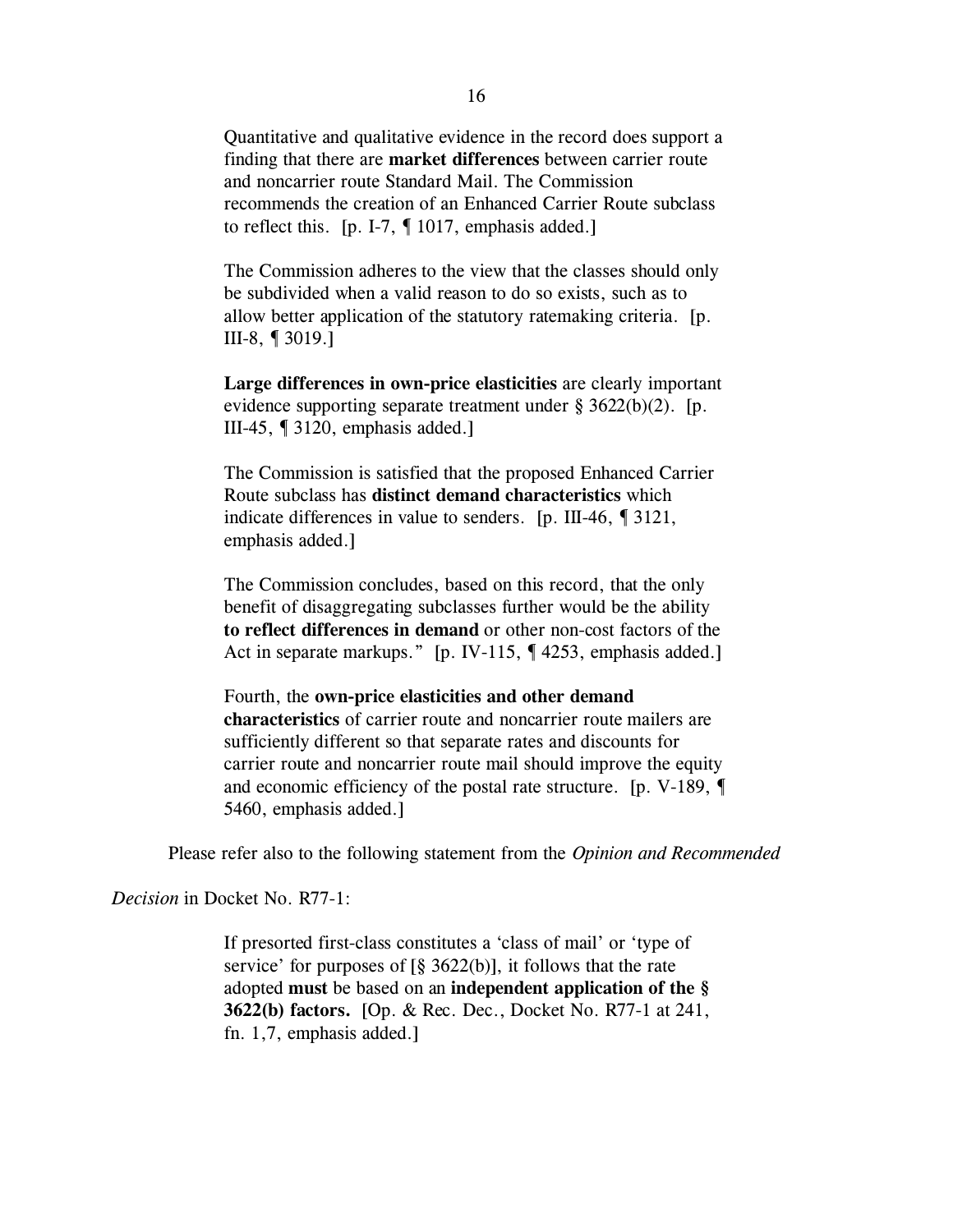In addition, please note that the own-price elasticity of quantity demanded of ECR is estimated by witness Thress to be -1.093 (42 percent more elastic than the corresponding estimate of - 0.770 in Docket No. R2001-1, *see* USPS-T-8, p. 50). In the instant docket, *see* USPS-T-7, Table 1, p. 9.

- a. Please state whether, in your opinion, the current rate relationships, which the across-the-board proposal would perpetuate, adequately and acceptably recognize the "market differences" between ECR and Standard Regular mail, the "[l]arge differences in own-price elasticities" between these two subclasses, and the "distinct demand characteristics" of ECR mail, all emphasized by the Commission as items of importance in its decision to recommend the ECR subclass.
- b. If the answer to preceding part a is affirmative or in part affirmative, please explain in detail how (i) the market differences, elasticity differences, and demand differences between ECR and Standard Regular mail are recognized in the existing rates and unit contributions to institutional costs, and (ii) how these factors are recognized in the proposal in this docket for an across-the-board rate increase.
- c. Unless your answer to part a is an unqualified affirmation, please explain the time frame and the steps which should be taken to recognize adequately the market differences, elasticity differences, and demand differences between ECR and Standard Regular mail.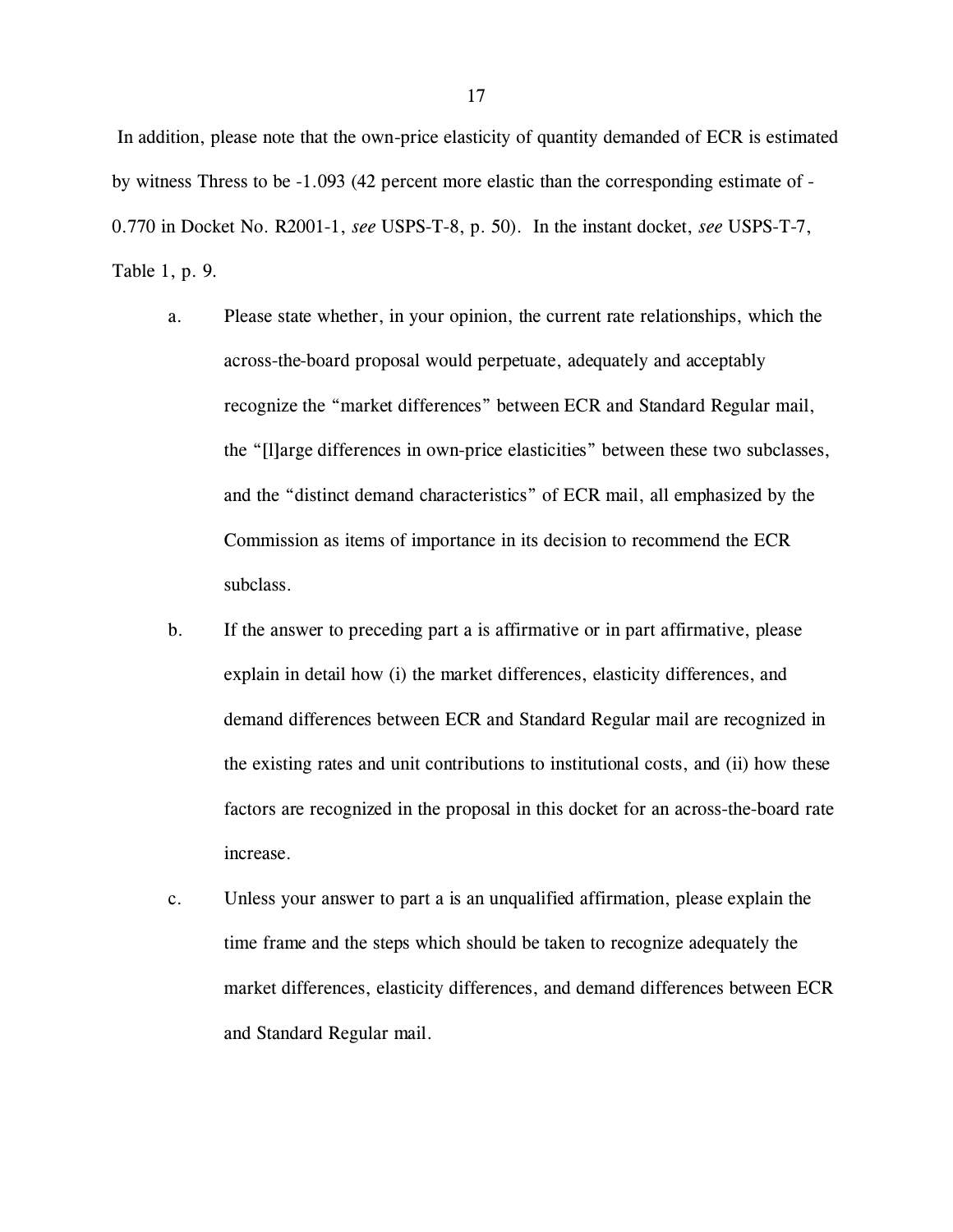- d. If the answer to part a is less than an unqualified affirmation and the answer to part c is explicitly or implicitly that no steps should be taken in this case, please explain whether it is in effect the Postal Service's position that the unique circumstances of this case justify the perpetuation of relationships that do not properly recognize the market differences, elasticity differences, and demand differences between ECR and Standard Regular mail.
- e. If the Postal Service believes that some benefits from disaggregating have been realized since Docket No. MC95-1, please list separately (i) each benefit realized, and (ii) which subclass of mail has realized each benefit.

# **VP/USPS-T27-8.**

On page 4 of your testimony, USPS-T-27, you refer to section 3622(b) of the Postal Reorganization Act, which requires attention to, among other things, section  $3622(b)(3)$ , which is:

> the requirement that each class of mail or type of mail service bear the direct and indirect postal costs attributed to that class or type plus that portion of all other costs of the Postal Service reasonably assignable to such class or type....

On page 16 of your testimony you discuss this requirement as "specifying that each class of mail must at least bear the direct and indirect postal costs attributed to that class." In the rest of the associated subsection of your testimony, you discuss incremental costs and the costs for Registered Mail. *See* subsection "C. Cost," beginning on page 16 and ending on page 17.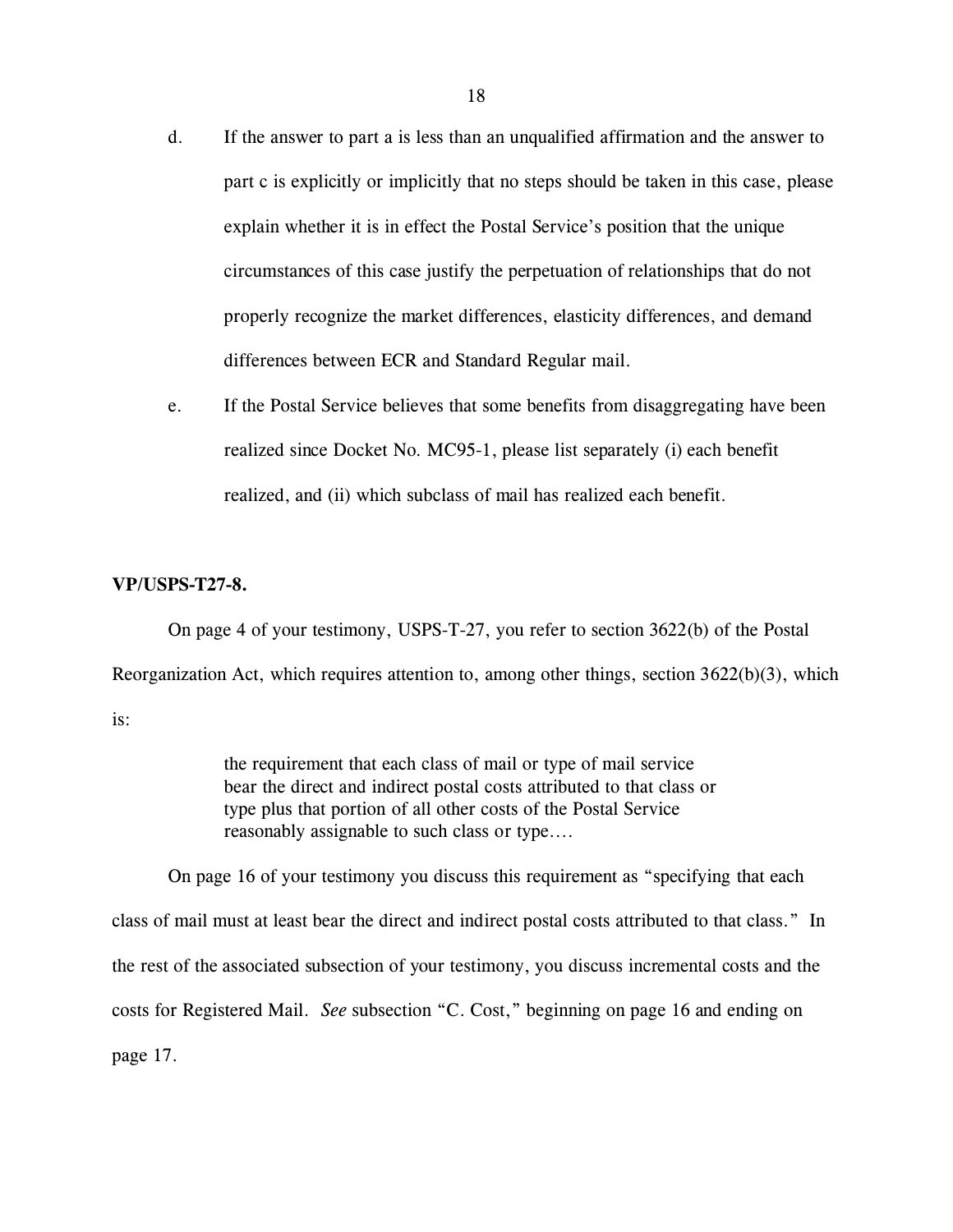- a. Please confirm that you believe a statement that each subclass must at least bear its attributable costs is essentially the same as, and captures virtually the full meaning of, a statement (in the law) that each subclass must bear the "direct and indirect postal costs attributed to that [sub]class or type plus that portion of all other costs of the Postal Service reasonably assignable to such [sub]class or type." If you do not confirm, please explain what you see as the differences between the two statements.
- b. Please discuss whether it is basically your position that the requirement of section 3622(b)(3) can be met by setting rates in neglect of attributable costs and then checking *ex post* to see if those rates "at least" cover their associated attributable costs. If this is not your position, please clarify in step-by-step fashion how you believe the cost recognition of this section should be carried out.
- c. Please consider the simple restatement that section 3622(b)(3) **requires that the rates for a subclass recognize the costs of the subclass and then be based on those costs**.
	- (i) Is it your position that there is essentially no difference between this restatement and your statement that the rates for a subclass must "at least" cover the costs of the subclass? Please explain any answer that is not an unqualified affirmative, and how you see the two statements to be substantially different.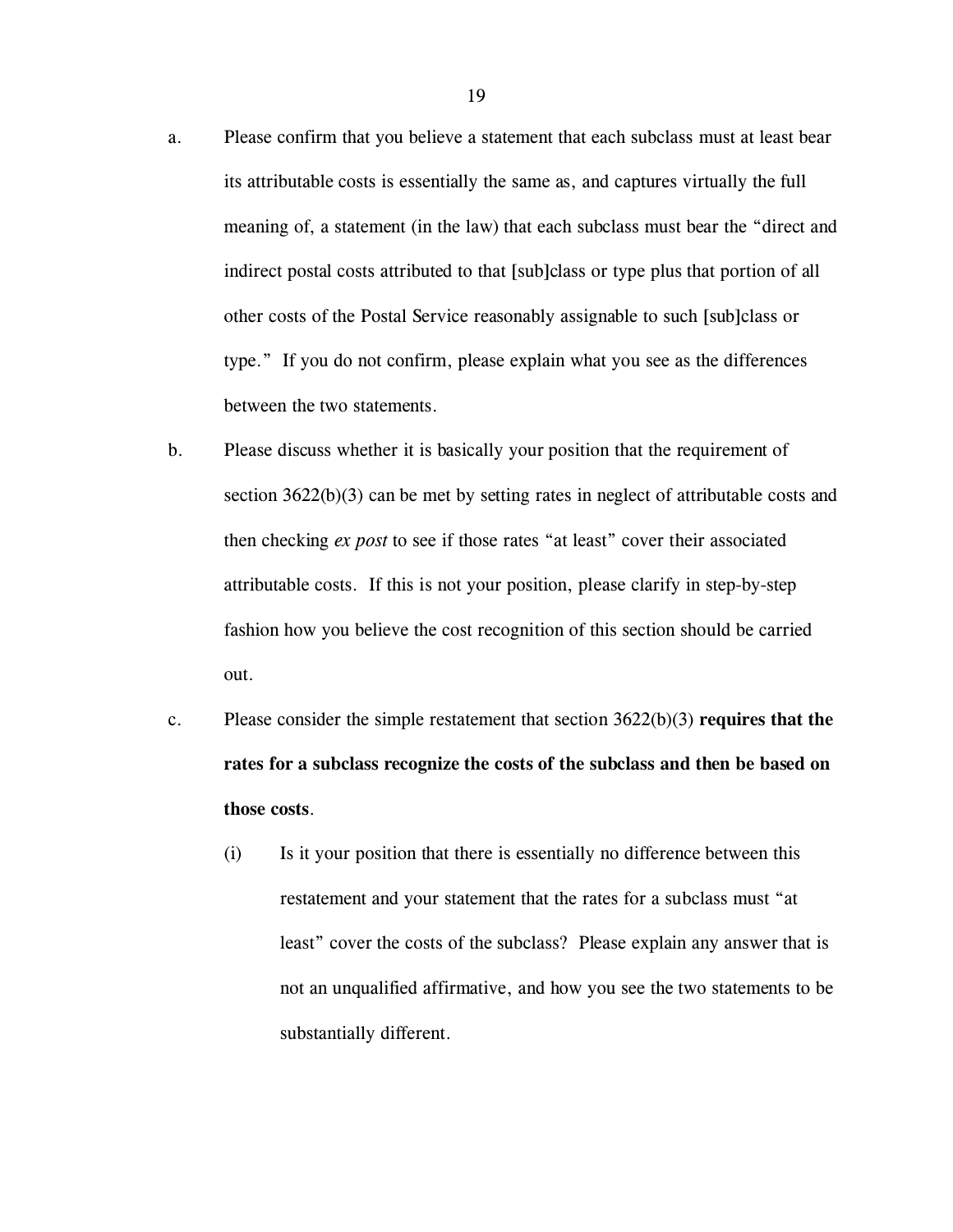- (ii) The term "cost-based" rates can be used to refer to rates which are based upon the costs of the mail in question being known and acknowledged, with a markup over such costs (in line with a rational, defensible decision as to what the markup should be) to arrive at the rates. Do you agree with this definition? If you do not, please explain any disagreement and provide your own definition of "cost-based" rates.
- (iii) In general, is it your position that when the Postal Service recognizes current costs in appropriate ways it can meet mailer needs more efficiently and effectively? Please explain any disagreement. Also, please explain any terms in your answer that you believe will not be appropriately understood.
- d. Please suppose the following: (1) rates are set in the instant case in an acrossthe-board approach in neglect of current costs, with an after-the-fact check to see if the costs are covered in a degree that seems within bounds (as you appear to do in your discussion surrounding "Table 3" on pages 22 through 24 of your testimony); (2) the rates in the rate case immediately following this case are set by looking directly at then-current costs and deciding on an appropriate markup (as the Commission normally does); (3) the next rate case also makes some product redesign changes (along the lines that currently are known to be under consideration); and (4) cost estimates change from Docket No. R2001-1 to this docket to the next docket (as the Postal Service's costs normally do, especially when there are changes in technology and other improvements in the system).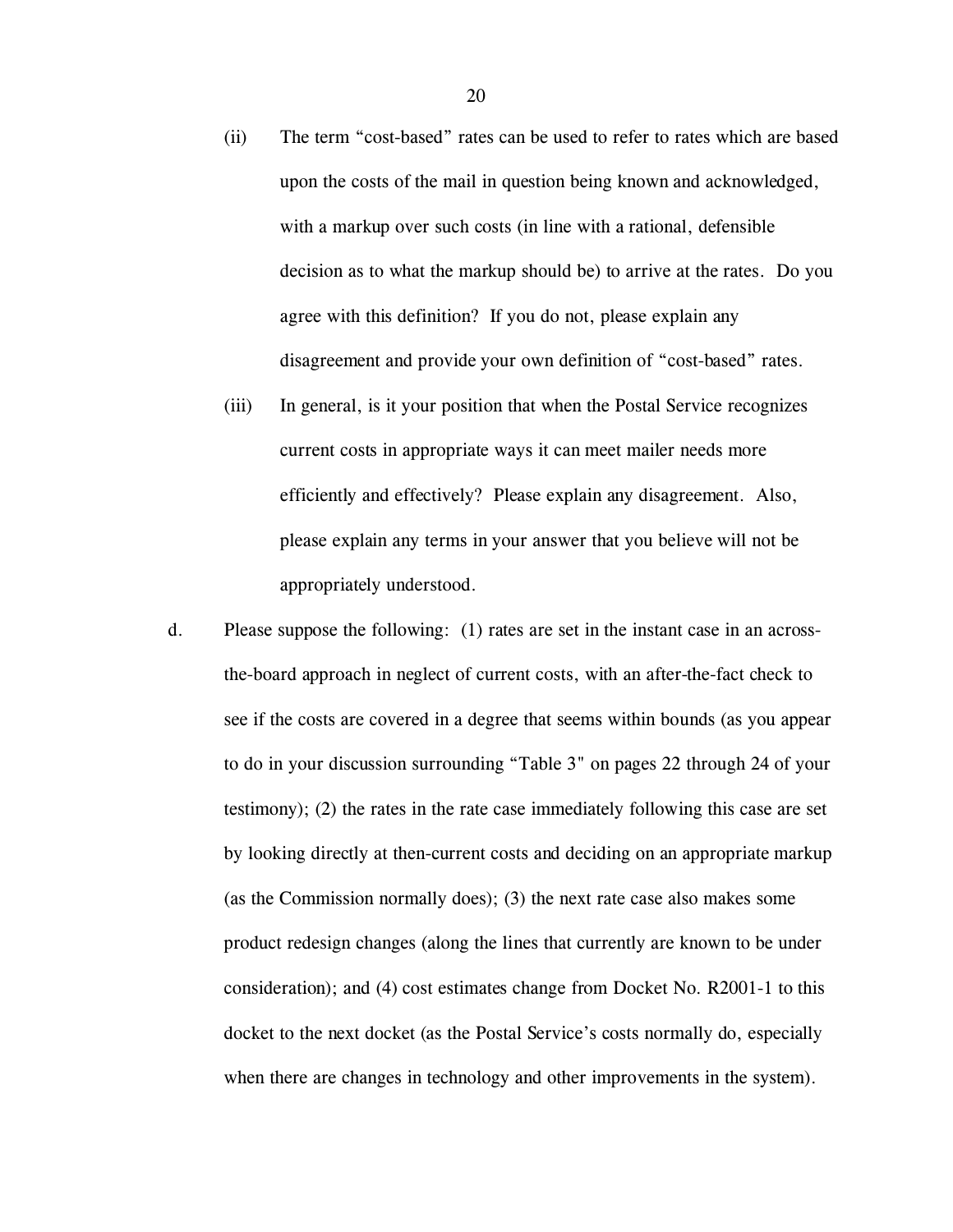- (i) Under these conditions, do you think it likely that mailers would see no changes in relative rates in this case and large changes in relative rates in the next case, due to the need to catch up from making no changes in this case? If you do not think this is likely, please explain all reasons why it is unlikely.
- (ii) Please confirm that in recent years there has been discussion in postal circles and various newsletters about a desire by mailers for smaller, more frequent rate changes instead of larger and less frequent rate changes. If you do not confirm, please discuss the pros and cons of those two approaches to ratesetting.
- (iii) If greater recognition of costs occurred in this case, along lines that you refer to as "traditional" on line 16 of page 20 of your testimony, do you believe that any rate adjustments viewed as needed in the next case could be smaller? Please explain any answer not in the affirmative.
- (iv) If large rate adjustments were found to be needed in the next case, but were tempered in recognition of the effects on mailers, do you agree that this would further prolong the time needed to reach desired rate positions, prolonging it until such time as the Postal Service makes a "determination that a rate request is necessary?" (USPS-T-27, p. 13, ll. 9-10.) Please discuss any disagreement.
- (v) Please provide your assessment of the possibility that in the rate case immediately following the instant case the Postal Service will be juggling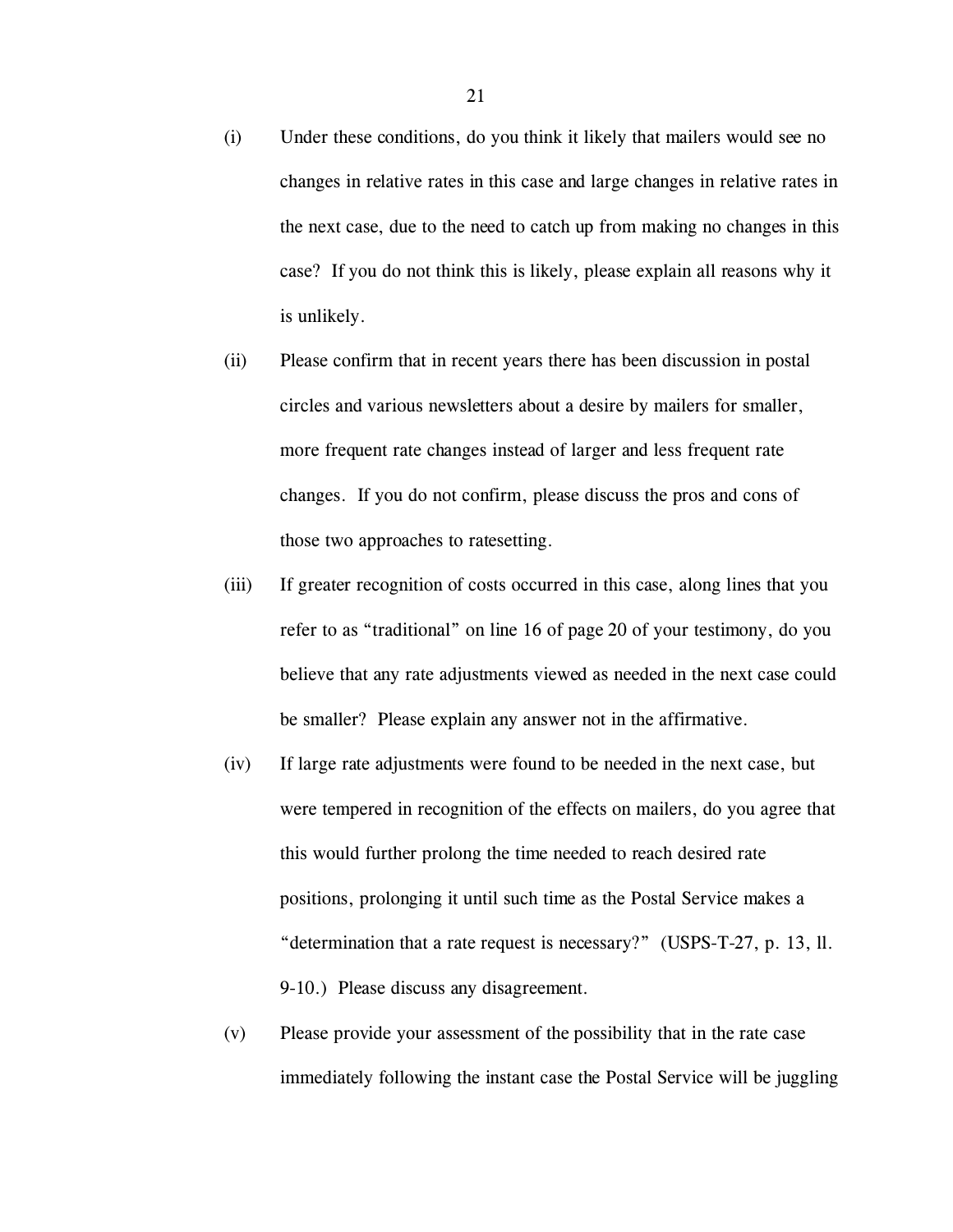the need for large rate adjustments to recognize then-current costs and the need for adjustments to implement product redesign changes, and that concern over the former will slow progress on the latter, leading to a less efficient Postal Service than would be possible if adjustments were made in this case to recognize current costs more fully.

## **VP/USPS-T27-9.**

Please refer to your statement on page 9, beginning on line 1, of your testimony,

#### USPS-T-27:

While some may view the decision to use an across-the-board approach as a missed opportunity to re-open long-standing debates over rate design, classifications, and costing proposals, this view would inaccurately characterize where we would be now if the escrow obligation did not exist.

- a. Is it your view that the interests of parties intervening in Commission proceedings can be fairly characterized essentially as not wanting to miss an "opportunity to re-open long-standing debates"? Please explain.
- b. Is it your view that the process of review and examination that occurs before the Commission can be fairly characterized essentially as one of debating issues, many of which are of long standing? Please explain.
- c. Do you think it likely that some of the parties intervening before the Commission are interested in examining and requesting proper recognition upto-date costs for the subclasses they use? Please explain.